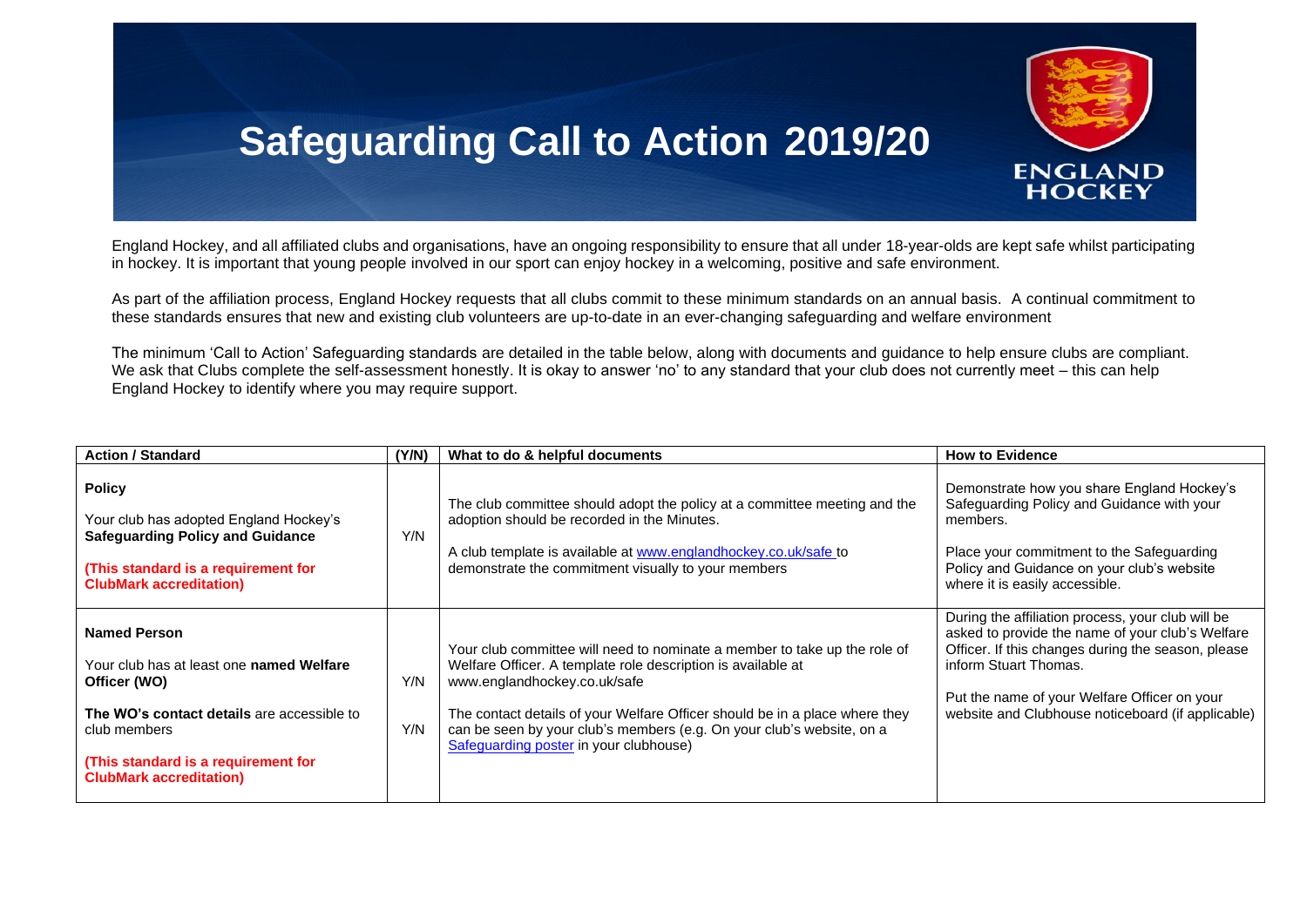| <b>Action / Standard</b>                                                                                                                                                                                                                                                                                                                                                                                      | (Y/N)             | What to do & helpful documents                                                                                                                                                                                                                                                                                                                                                                                                                                                                                                                                                                                                                                                                                                                                                             | <b>How to Evidence</b>                                                                                                                                                                                                                                                                                                                                                                                                                                                                                                                                                                                                                                                                                               |
|---------------------------------------------------------------------------------------------------------------------------------------------------------------------------------------------------------------------------------------------------------------------------------------------------------------------------------------------------------------------------------------------------------------|-------------------|--------------------------------------------------------------------------------------------------------------------------------------------------------------------------------------------------------------------------------------------------------------------------------------------------------------------------------------------------------------------------------------------------------------------------------------------------------------------------------------------------------------------------------------------------------------------------------------------------------------------------------------------------------------------------------------------------------------------------------------------------------------------------------------------|----------------------------------------------------------------------------------------------------------------------------------------------------------------------------------------------------------------------------------------------------------------------------------------------------------------------------------------------------------------------------------------------------------------------------------------------------------------------------------------------------------------------------------------------------------------------------------------------------------------------------------------------------------------------------------------------------------------------|
| <b>Recruitment</b><br>Disclosure and Barring Service (DBS) Checks:<br>Your club is registered on the England Hockey<br><b>DBS System through GBG Online</b><br><b>Disclosures</b><br>Your club has at least one active DBS Verifier<br>Your club is actively using the system to<br>complete DBS checks on the appropriate<br>people<br>(This standard is a requirement for<br><b>ClubMark accreditation)</b> | Y/N<br>Y/N<br>Y/N | All clubs with U18s (players or volunteers) should be on England Hockey's<br>DBS system<br>Every club set up on the DBS system should a have at least one Verifier who<br>can start checks and verify documents.<br>DBS checks are a requirement for people working with U18's in hockey. Our<br>DBS Eligibility Guidance will show you who requires a check.<br>Do not be solely reliant on DBS checks as proof of suitability for a role. They<br>should be used as part of a wider safe recruitment process.<br>For any DBS enquiries contact Stuart Thomas                                                                                                                                                                                                                             | Your club should keep records of who has a DBS<br>check and when it should be renewed.<br>Please ensure that all club DBS checks are up to<br>date. If you do not know who at your club has a<br>DBS check, please contact Stuart Thomas.<br>Clubs should not keep copies of an individual's<br>DBS certificate as they contain sensitive and<br>personal data. The club verifier will receive an<br>email confirming when checks are completed.                                                                                                                                                                                                                                                                     |
| <b>Safeguarding Training</b><br>All Coaches and people who work regularly<br>with U18's have the appropriate safeguarding<br>training<br>Your Welfare Officer has attended a Time to<br><b>Listen Workshop</b><br>(This standard is a requirement for<br><b>ClubMark accreditation)</b>                                                                                                                       | Y/N<br>Y/N        | All those working with young people in hockey must be appropriately trained.<br>Please refer to Safeguarding Education and Training Guidance<br>England Hockey organise hockey specific Time to Listen (TTL) Workshops.<br>Multi-sport TTL Workshops are also organised through the Child Protection in<br>Sport Unit (CPSU) . To find a workshop near you, please visit the Hockey Hub<br>If there are no Time to Listen Workshops in your area please register an<br>interest through safeguarding@englandhockey.co.uk Workshops are<br>strategically organised based on demand.<br>It is good practice for a second club official to attend a TTL Workshop -<br>ideally Club Chairman, Secretary or Junior Coordinator. This will ensure that<br>the Welfare Officer has support/cover. | Your club should keep records of when members<br>have completed safeguarding training. You should<br>also keep copies of safeguarding certificates as<br>proof of attendance.<br>The Ethics and Welfare Team will have records of<br>those people who have completed the Basic<br>Online safeguarding training via the HockeyHub<br>and Time to Listen workshops. If your Welfare<br>Officer attends a multi-sport TTL, please scan a<br>copy of their attendance certificate and send to<br>safeguarding@englandhockey.co.uk so that<br>England Hockey records can be updated<br>The Safeguarding and Protecting Children<br>workshop is delivered through UK Coaching and<br>England Hockey does not have records. |